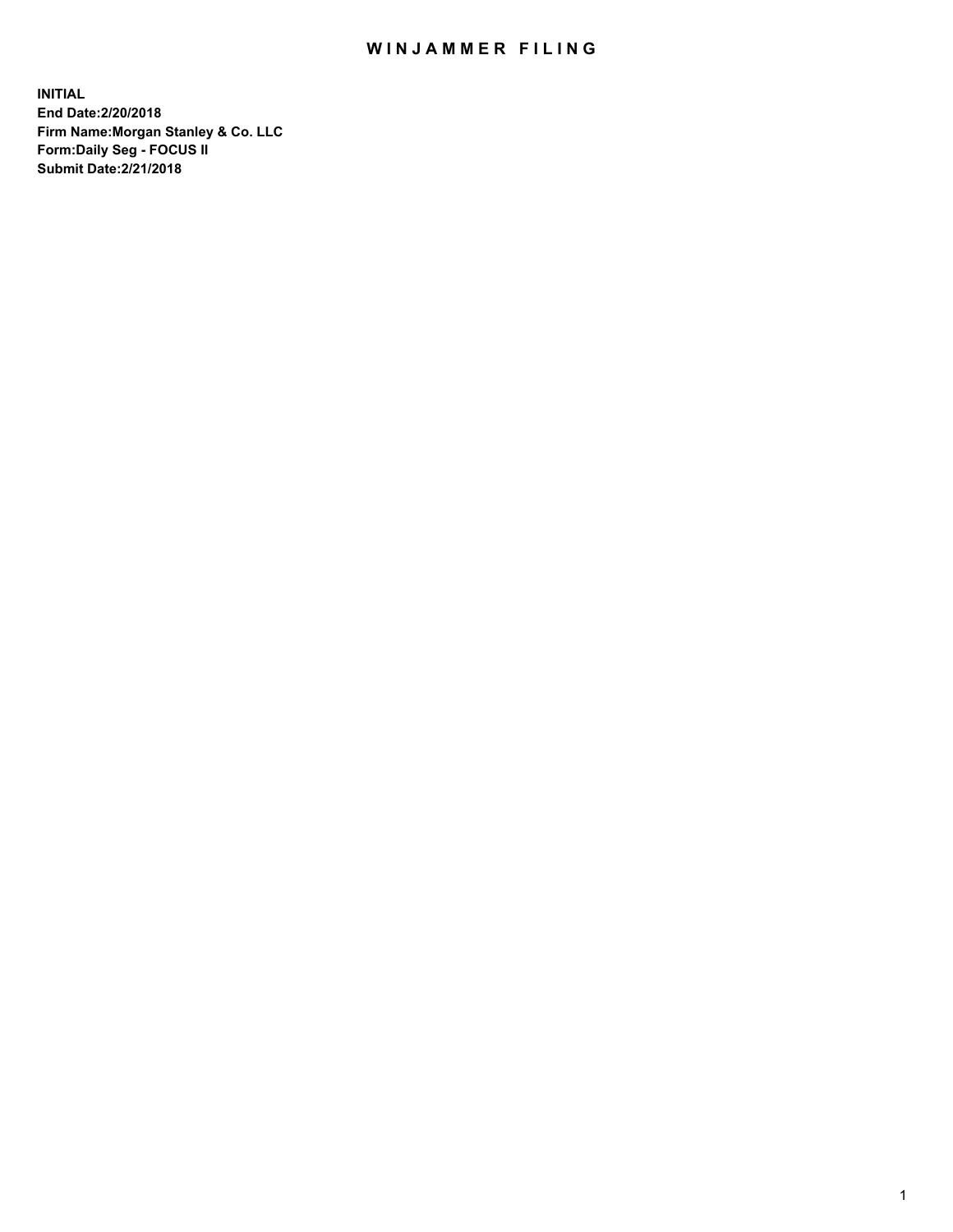## **INITIAL End Date:2/20/2018 Firm Name:Morgan Stanley & Co. LLC Form:Daily Seg - FOCUS II Submit Date:2/21/2018 Daily Segregation - Cover Page**

| Name of Company<br><b>Contact Name</b><br><b>Contact Phone Number</b><br><b>Contact Email Address</b>                                                                                                                                                                                                                         | Morgan Stanley & Co. LLC<br>Ikram Shah<br>212-276-0963<br>lkram.shah@morganstanley.com |
|-------------------------------------------------------------------------------------------------------------------------------------------------------------------------------------------------------------------------------------------------------------------------------------------------------------------------------|----------------------------------------------------------------------------------------|
| FCM's Customer Segregated Funds Residual Interest Target (choose one):<br>a. Minimum dollar amount: ; or<br>b. Minimum percentage of customer segregated funds required:%; or<br>c. Dollar amount range between: and; or<br>d. Percentage range of customer segregated funds required between:% and%.                         | 331,000,000<br>0 <sub>0</sub><br>00                                                    |
| FCM's Customer Secured Amount Funds Residual Interest Target (choose one):<br>a. Minimum dollar amount: ; or<br>b. Minimum percentage of customer secured funds required:%; or<br>c. Dollar amount range between: and; or<br>d. Percentage range of customer secured funds required between:% and%.                           | 140,000,000<br>0 <sub>0</sub><br>0 <sub>0</sub>                                        |
| FCM's Cleared Swaps Customer Collateral Residual Interest Target (choose one):<br>a. Minimum dollar amount: ; or<br>b. Minimum percentage of cleared swaps customer collateral required:%; or<br>c. Dollar amount range between: and; or<br>d. Percentage range of cleared swaps customer collateral required between:% and%. | 92,000,000<br>0 <sub>0</sub><br><u>00</u>                                              |

Attach supporting documents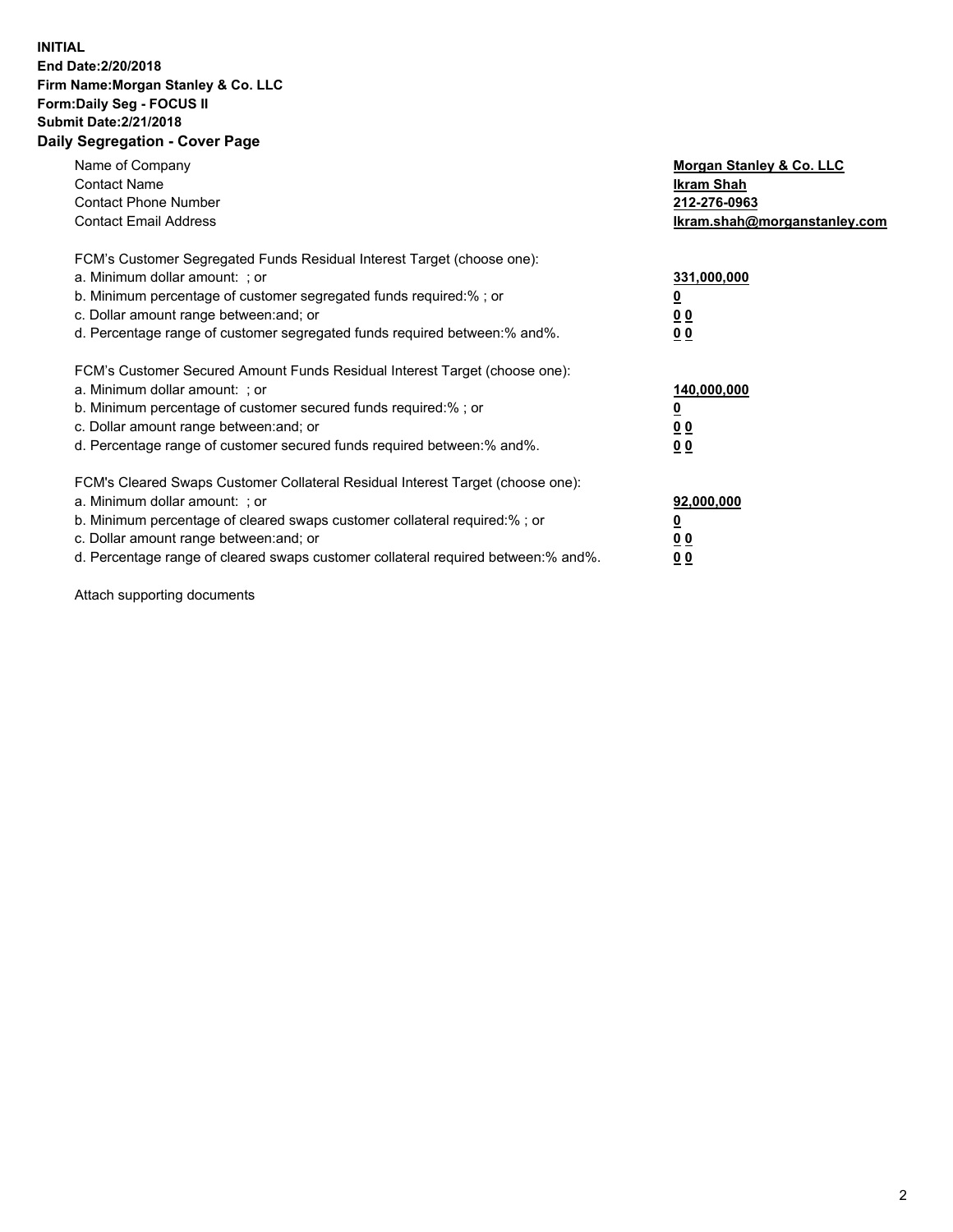## **INITIAL End Date:2/20/2018 Firm Name:Morgan Stanley & Co. LLC Form:Daily Seg - FOCUS II Submit Date:2/21/2018 Daily Segregation - Secured Amounts**

Foreign Futures and Foreign Options Secured Amounts Amount required to be set aside pursuant to law, rule or regulation of a foreign government or a rule of a self-regulatory organization authorized thereunder **0** [7305] 1. Net ledger balance - Foreign Futures and Foreign Option Trading - All Customers A. Cash **3,212,566,731** [7315] B. Securities (at market) **1,760,885,130** [7317] 2. Net unrealized profit (loss) in open futures contracts traded on a foreign board of trade **325,045,819** [7325] 3. Exchange traded options a. Market value of open option contracts purchased on a foreign board of trade **25,573,955** [7335] b. Market value of open contracts granted (sold) on a foreign board of trade **-22,160,287** [7337] 4. Net equity (deficit) (add lines 1. 2. and 3.) **5,301,911,348** [7345] 5. Account liquidating to a deficit and account with a debit balances - gross amount **17,393,707** [7351] Less: amount offset by customer owned securities **-16,592,055** [7352] **801,652** [7354] 6. Amount required to be set aside as the secured amount - Net Liquidating Equity Method (add lines 4 and 5) 7. Greater of amount required to be set aside pursuant to foreign jurisdiction (above) or line 6. FUNDS DEPOSITED IN SEPARATE REGULATION 30.7 ACCOUNTS 1. Cash in banks A. Banks located in the United States **205,830,027** [7500] B. Other banks qualified under Regulation 30.7 **869,489,348** [7520] **1,075,319,375** [7530] 2. Securities A. In safekeeping with banks located in the United States **305,833,445** [7540] B. In safekeeping with other banks qualified under Regulation 30.7 **0** [7560] **305,833,445** [7570] 3. Equities with registered futures commission merchants A. Cash **7,233,040** [7580] B. Securities **0** [7590] C. Unrealized gain (loss) on open futures contracts **-1,077,372** [7600] D. Value of long option contracts **0** [7610] E. Value of short option contracts **0** [7615] **6,155,668** [7620] 4. Amounts held by clearing organizations of foreign boards of trade A. Cash **0** [7640] B. Securities **0** [7650] C. Amount due to (from) clearing organization - daily variation **0** [7660] D. Value of long option contracts **0** [7670] E. Value of short option contracts **0** [7675] **0** [7680] 5. Amounts held by members of foreign boards of trade A. Cash **2,321,272,791** [7700] B. Securities **1,455,051,685** [7710] C. Unrealized gain (loss) on open futures contracts **326,123,192** [7720] D. Value of long option contracts **25,573,955** [7730] E. Value of short option contracts **-22,160,287** [7735] **4,105,861,336** [7740] 6. Amounts with other depositories designated by a foreign board of trade **0** [7760] 7. Segregated funds on hand **0** [7765] 8. Total funds in separate section 30.7 accounts **5,493,169,824** [7770]

- 
- 9. Excess (deficiency) Set Aside for Secured Amount (subtract line 7 Secured Statement Page 1 from Line 8)
- 10. Management Target Amount for Excess funds in separate section 30.7 accounts **140,000,000** [7780]
- 11. Excess (deficiency) funds in separate 30.7 accounts over (under) Management Target **50,456,824** [7785]

**5,302,713,000** [7355]

## **5,302,713,000** [7360]

**190,456,824** [7380]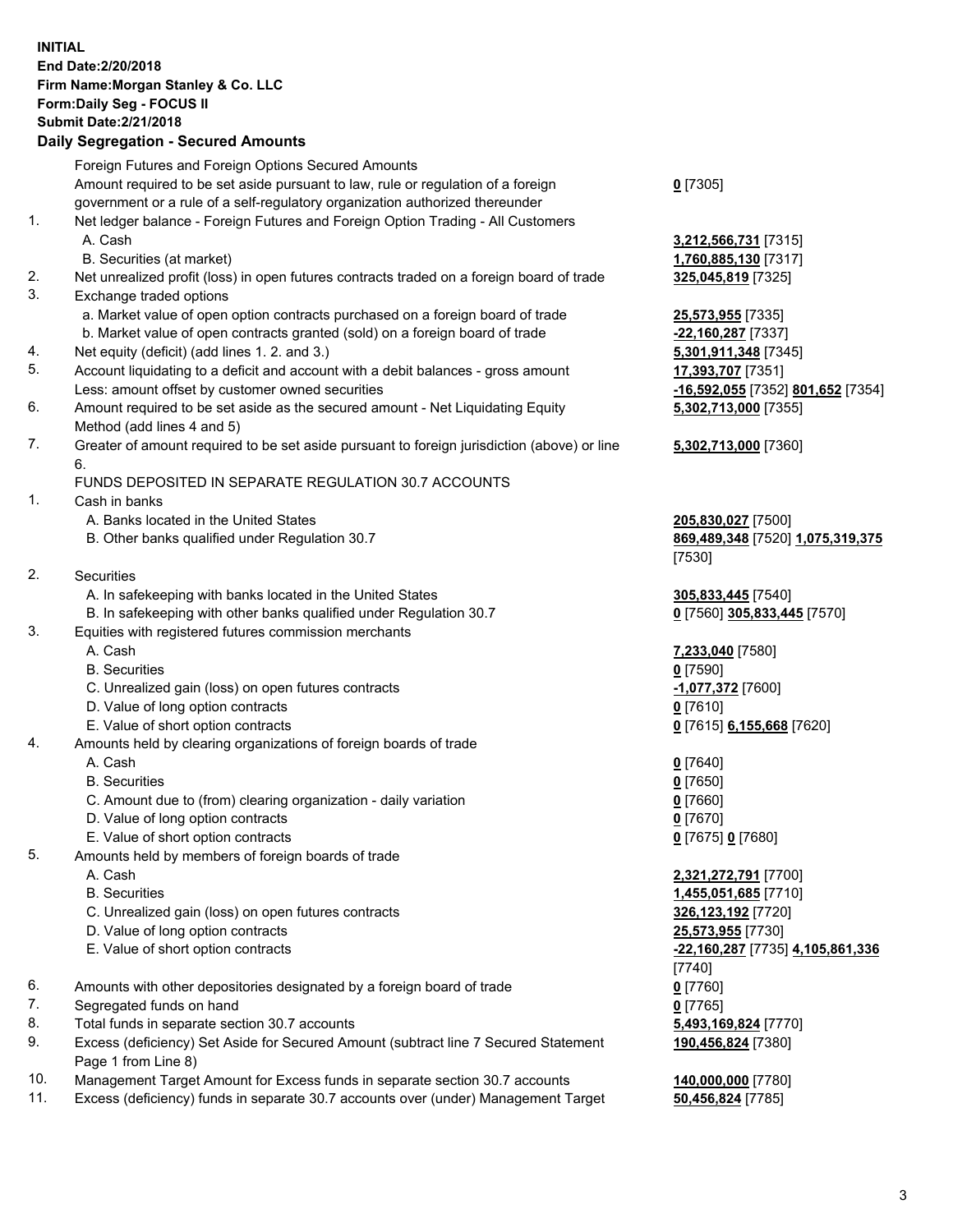**INITIAL End Date:2/20/2018 Firm Name:Morgan Stanley & Co. LLC Form:Daily Seg - FOCUS II Submit Date:2/21/2018 Daily Segregation - Segregation Statement** SEGREGATION REQUIREMENTS(Section 4d(2) of the CEAct) 1. Net ledger balance A. Cash **10,512,987,383** [7010] B. Securities (at market) **5,443,866,274** [7020] 2. Net unrealized profit (loss) in open futures contracts traded on a contract market **-663,313,424** [7030] 3. Exchange traded options A. Add market value of open option contracts purchased on a contract market **497,274,135** [7032] B. Deduct market value of open option contracts granted (sold) on a contract market **-741,106,343** [7033] 4. Net equity (deficit) (add lines 1, 2 and 3) **15,049,708,025** [7040] 5. Accounts liquidating to a deficit and accounts with debit balances - gross amount **612,406,253** [7045] Less: amount offset by customer securities **-550,573,998** [7047] **61,832,255** [7050] 6. Amount required to be segregated (add lines 4 and 5) **15,111,540,280** [7060] FUNDS IN SEGREGATED ACCOUNTS 7. Deposited in segregated funds bank accounts A. Cash **4,221,107,712** [7070] B. Securities representing investments of customers' funds (at market) **0** [7080] C. Securities held for particular customers or option customers in lieu of cash (at market) **1,034,724,081** [7090] 8. Margins on deposit with derivatives clearing organizations of contract markets A. Cash **6,260,155,157** [7100] B. Securities representing investments of customers' funds (at market) **0** [7110] C. Securities held for particular customers or option customers in lieu of cash (at market) **4,409,142,193** [7120] 9. Net settlement from (to) derivatives clearing organizations of contract markets **-190,103,022** [7130] 10. Exchange traded options A. Value of open long option contracts **497,274,135** [7132] B. Value of open short option contracts **-741,106,343** [7133] 11. Net equities with other FCMs A. Net liquidating equity **2,162,868** [7140] B. Securities representing investments of customers' funds (at market) **0** [7160] C. Securities held for particular customers or option customers in lieu of cash (at market) **0** [7170] 12. Segregated funds on hand **0** [7150] 13. Total amount in segregation (add lines 7 through 12) **15,493,356,781** [7180] 14. Excess (deficiency) funds in segregation (subtract line 6 from line 13) **381,816,501** [7190] 15. Management Target Amount for Excess funds in segregation **331,000,000** [7194]

16. Excess (deficiency) funds in segregation over (under) Management Target Amount Excess

**50,816,501** [7198]